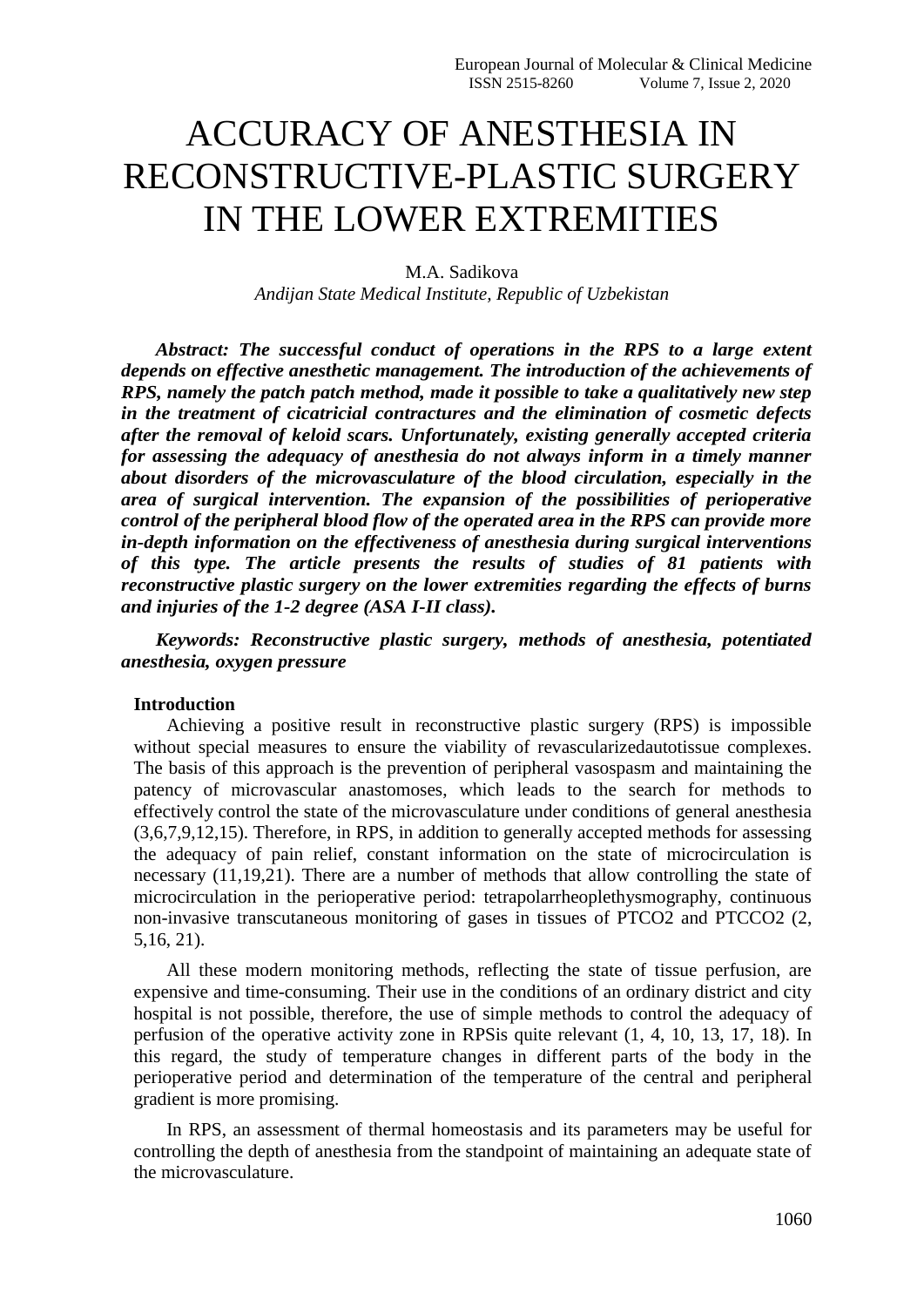**The aim of the work** was to evaluate the adequacy of anesthesia for various combinations of modern techniques and techniques in anesthetic management in reconstructive plastic surgery.

**Material and methods.** Studies in 81 patients aged 16-55 years (35 men and 46 women) with reconstructive plastic surgery on the lower extremities regarding the effects of burns and injuries of the 1-2 degree (ASA I-II class). 73.8% of patients were young (up to 30 years) of age without concomitant pathology. Combined plastic surgery (42 patients), plastic surgery with a displaced flap (19), cross plastic surgery (16), and expander implantation (4 patients) were performed. Duration of operations is from 0.5 to 2.5 hours.

All patients received intramuscular atropine, antihistamines and tranquilizers in common doses 20 min before surgery.

According to the applied anesthesiological aid, the patients were divided into 4 groups. In the 1st group 26 (32%) patients used subarachnoidal anesthesia (SA) (5% lidocaine 1-2 mg/kg).

In the 2nd group 22 (29%) patients underwent epidural anesthesia (EA) at LIII-LIV level (2% lidocaine 2 mg/kg/segment). All patients of the 1st and 2nd groups underwent volumetric crystalloid infusion (650+70 ml on the average) before and after the operation. If necessary, the patients received benzodiazepine drugs in common doses (5-7.5 mg of relanium) for sedation.

In the 3rd group 16 (19,7%) patients underwent the operation under total intravenous anesthesia (TIA) with benzodiazepines, calypsol, fentanyme, arduanmyoplegia in standard age doses. The Mechanical Ventilation Equipmentwas performed by the apparatus "Polinarkon" (Russia).

In the 4th group 17 (20.9%) patients used local infiltration anaesthesia (0.25 - 0.5%) novocaine with adrenaline in dilution 1:500 to 400 ml) with its potentiation bolus benzodiazepines (relanium 5 - 10 mg) and ketamine (25 - 50 mg).

No complications associated with anesthesia have been noted. Adequacy of the anesthesia manual was controlled according to cumulative clinical features: systolic (AHsyst), diastolic (AH $_{\text{diast}}$ ), mean AH (AD<sub>ov</sub>), changes in heart rate (HR), pulse oximetry dynamics  $(S_PO_2)$  and thermometry.

 The temperature in dynamics was measured with electric thermometer "TEMP - 60" (Russia) with fixation of central Tº1C (oral cavity, outer ear, rectum) and peripheral Tº2C (index finger of the healthy upper limb or nail phalanx of the first finger of the intact foot), as well as in the area of lesion (Tº3C). The temperature gradient was assessed as ∆Tº1C between Tº1C and Tº2C, ∆Tº2C - between Tº1C and Tº3C, ∆Tº3C - between Tº2C and Tº3C.

All the above mentioned parameters were recorded before the surgery (stage I), in the surgical stage of anesthesia (stage II), during the main stage of surgery (stage III), after the end of surgery (stage IV).

**Results and discussion.** During the whole operation period in patients of all 4 groups the main indices of blood circulation and pulse oximetry did not undergo significant changes, remaining within the limits close to the preoperative level (Table 1).

Table 1

Hemodynamics and pulse oximetry indicators in patients at the main stages of the study  $(M \pm m)$ .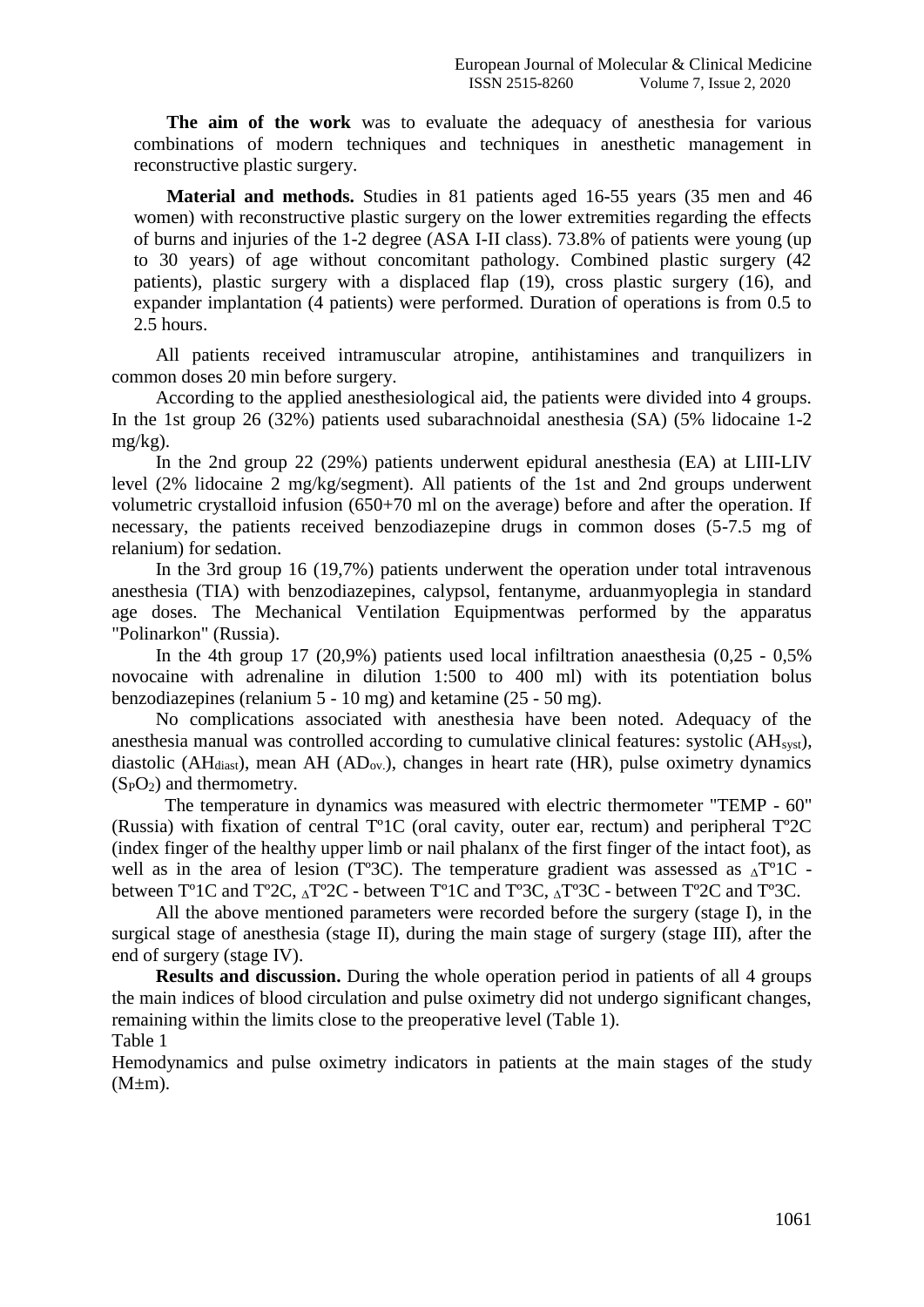| Groups          | Indicators<br>Stage              |                                   |                                       |                                             |                                        |  |
|-----------------|----------------------------------|-----------------------------------|---------------------------------------|---------------------------------------------|----------------------------------------|--|
|                 |                                  | 1 <sup>st</sup>                   | 2 <sup>nd</sup>                       | 3 <sup>rd</sup>                             | 4 <sup>th</sup>                        |  |
| 1 <sup>st</sup> | Bloodpressu<br>reaveragem<br>mHg | $87,3 \pm 1,4$                    | $77,4 \pm 1,4$ <sup>*</sup>           | $80,0 \pm 1,3$ <sup>*</sup>                 | $83.6 \pm 1.3$ <sup>*****</sup>        |  |
|                 | Heartratebea<br>ts $/$ min       | $73.6 \pm 1.3$                    | $69.4 \pm 1.4$                        | $67.4 \pm 1.2$ <sup>*</sup>                 | $72.9 \pm 0.8$ ****                    |  |
|                 | SpO <sub>2</sub>                 | $97.9 \pm 0.1$                    | $97.6 \pm 0.1$                        | $96.9 \pm 0.1$                              | $97,2 \pm 0.1$ <sup>***</sup>          |  |
| 2 <sup>nd</sup> | Bloodpressu<br>reaveragem<br>mHg | $88.3 \pm 1.9$                    | $77.3 \pm 1.4$ <sup>*</sup>           | $77.4 \pm 1.4$ <sup>*</sup>                 |                                        |  |
|                 | Heartratebea<br>ts $/$ min       | $71,1 \pm 1,0$                    | $70,5 \pm 1,0$                        | $69,7 \pm 1,1$                              | $76.4 \pm 1.0$ $^{*}.$ $^{***}$ $^{+}$ |  |
|                 | SpO <sub>2</sub>                 | $96.4 \pm 0.1$ <sup>+</sup>       | $96.2 \pm 0.1^{\ast,+}$               | $96.0 \pm 0.1$ <sup>*,+</sup>               | $96,6 \pm 0.1$ *** +                   |  |
| 3 <sup>rd</sup> | Bloodpressu<br>reaveragem<br>mHg | $84.4 \pm 2.3$                    | $82,5 \pm 1,9$                        | $82.0 \pm 1.4$                              | $80,8 \pm 1,8$                         |  |
|                 | Heartratebea<br>ts $/$ min       | $73,3 \pm 1,9$                    | $73,4 \pm 1,7$                        | $71,3 \pm 1,6^+$                            | $74,1 \pm 1,5$                         |  |
|                 | SpO <sub>2</sub>                 | $97.0 \pm 0.1^{+,++}$             | $98.2 \pm 0.2$ <sup>*</sup> ,*,**     | $98.0 \pm 0.3$ <sup>*,+,++</sup>            | $97.4 \pm 0.2$ <sup>****++</sup>       |  |
| 4 <sup>th</sup> | Bloodpressu<br>reaveragem<br>mHg | $84,1 \pm 1,8$                    | $86,1 \pm 2,3^{+,++}$                 | $86.7 \pm 2.0$ <sup>+,++</sup>              | $82.7 \pm 1.8$                         |  |
|                 | Heartratebea<br>ts / min         | $69,9 \pm 1,6$                    | $92,7$<br>$2.2^{*,+,++,+++}$<br>$\pm$ | $96,1$<br>2.3 <sup>*+,++,+++</sup><br>$\pm$ | $78,0$<br>$1,6^{*,**,***,+}$<br>$\pm$  |  |
|                 | SpO <sub>2</sub>                 | $97,8 \pm 0.1$ <sup>++, +++</sup> | $97.5 \pm 0.1$ <sup>*++++++</sup>     | $96.7 \pm 0.1$ <sup>*,++,+++</sup>          | $97.2 \pm 0.1$ <sup>*,**,++</sup>      |  |

Note: \* p < 0.05 compared with the 1st stage, \*\* p < 0.05 compared with the 2nd stage, \*\*\* p <0.05 compared with the 3rd stage,  $+p$  <0.05 compared with the 1st group,  $+$  p <0.05 compared with the 2nd group;  $++$  p <0.05 compared with the 3rd group.

Only significant changes in HR in patients of the 4th group were found during the main stage of the operation and after its completion both in comparison with the initial data and in comparison with this index in other groups.

When using potentiated local anesthesia, HR increased by 32.2, 37.4% ( $p < 0.05$ ) in the 2nd and 3rd stages compared to the initial data. These changes were due to the presence of traces of adrenaline in the solution of novocaine infiltrated in the tissue of the operated area. Nevertheless, focusing on the general clinical indicators of anesthesiological aid adequacy, no obvious signs of ineffective protection of the patient from the operational trauma were revealed in any of the follow-up groups.

Control of central Tº1C in the perioperative period in the investigated patients showed the same dynamics of this index changes in all groups. In patients during the main stage of the operation (3rd) a reliable decrease of the central temperature ( $T^{\circ}1C$ ) in the 1st group by 2,7%, in the 2nd group by 1,6%, in the 3rd group by 0,6% and in the 4th group by 2,4% ( $p <$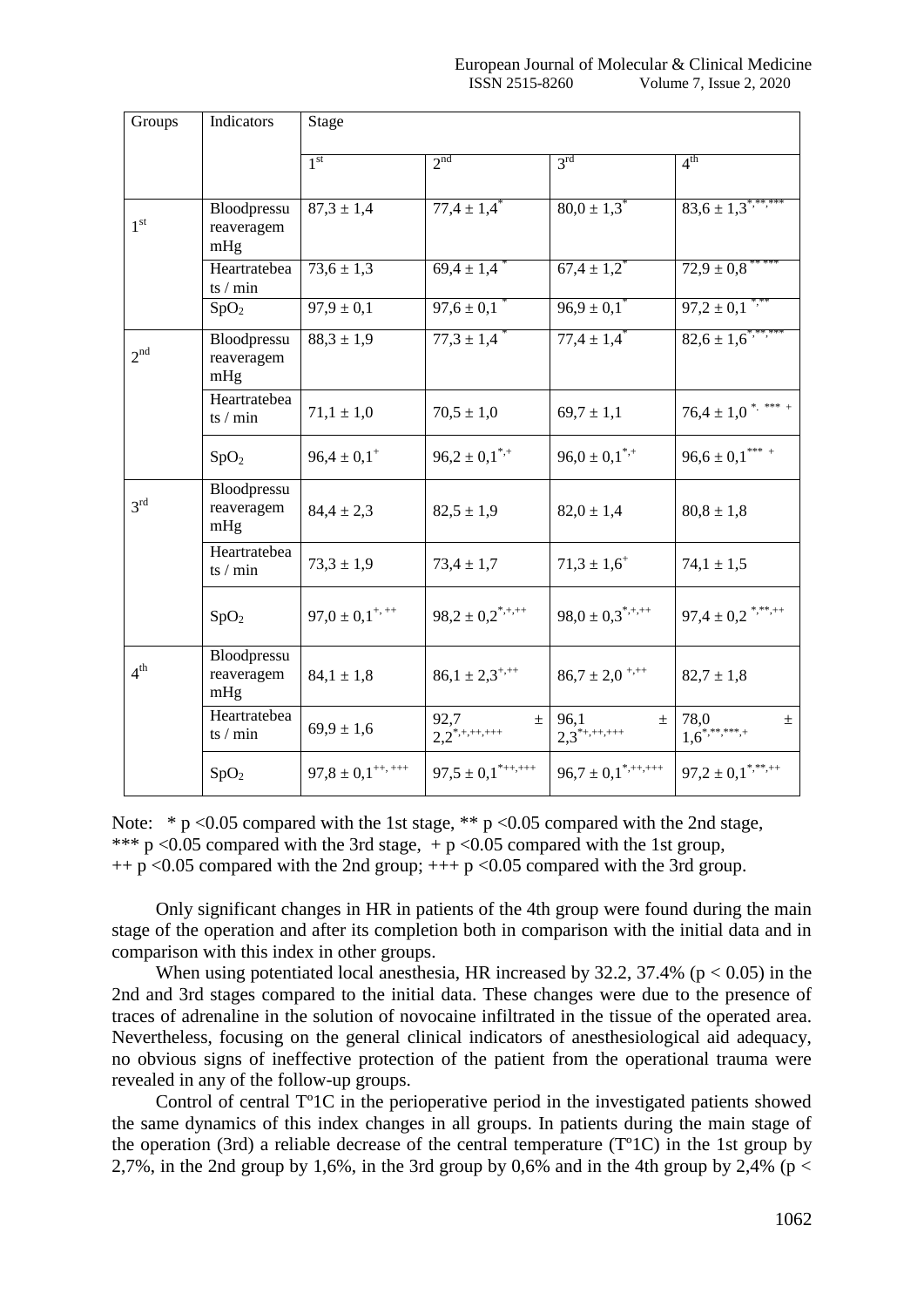0,05) was observed in comparison with the descending levels (Table 2). By the end of the operation to 140 - 150 minutes this indicator has reliably increased, approaching the initial figures. Only in patients of the 3rd group, where TIAwas used, the central body temperature tended to decrease from stage to stage. At the end of the operation at the 4th stage, Tº1C in this group was 0.5 °C lower than the initial one ( $p < 0.05$ ). The dynamics of central temperature changes we found is consistent with the literature data indicating a tendency towards perioperative hypothermia as a phenomenon associated with a disturbance of heat production and heat transfer under the influence of intraoperative factors (8, 14). Table 2

| Group           | Indicators                         | <b>Stages</b>                                    |                                                  |                                                  |                                                  |  |  |
|-----------------|------------------------------------|--------------------------------------------------|--------------------------------------------------|--------------------------------------------------|--------------------------------------------------|--|--|
| S               |                                    | 1 <sup>st</sup>                                  | 2 <sup>nd</sup>                                  | 3 <sup>rd</sup>                                  | 4 <sup>th</sup>                                  |  |  |
| 1 <sup>st</sup> | $T_1^0C$                           | $37,0 \pm 0,1$                                   | $36,6 \pm 0,1$                                   | $* * *$<br>$36,0 \pm 0,1$                        | * ***<br>$36,6 \pm 0,1$                          |  |  |
|                 | $T_2^0C$                           | $29.5 \pm 0.1$ <sup><math>\triangle</math></sup> | $29,2 \pm 0,1$ <sup>*</sup>                      | $28,8 \pm 0,1$ * **                              | $29.3 \pm 0.1$ <sup>***</sup>                    |  |  |
|                 | $T_3^0C$                           | $28,6 \pm 0,4$ $\triangle$ $\triangle$           | $33.0 \pm 0.4$<br>▲▲                             | $33.2 \pm 0.4$<br>▲▲                             | $30,6 \pm 0,6$<br>***<br><b>A</b>                |  |  |
|                 | $_{\Delta}T_1{}^0C$                | 7,5                                              | 7,4                                              | 7,2                                              | 7,3                                              |  |  |
|                 | $_{\Delta}T_2$ <sup>o</sup> C      | 8,4                                              | 3,6                                              | 2,8                                              | 6,0                                              |  |  |
|                 | $_{\Lambda}T_3^{\circ}C$           | 0,9                                              | $-3,8$                                           | $-4,4$                                           | $-1,3$                                           |  |  |
|                 | $T_1^0C$                           | $37,2 \pm 0,3$                                   | $37,1 \pm 0.5$                                   | $36,6 \pm 0,1^0$                                 | $37,1 \pm 0,1$ <sup>*** 0</sup>                  |  |  |
| 2 <sup>nd</sup> | $T_2^0C$                           | $29.5 \pm 0.2$ <sup><math>\triangle</math></sup> | $29,1 \pm 0.1$ <sup><math>\triangle</math></sup> | $28,8 \pm 0,1$ <sup>****</sup>                   | $29.3 \pm 0.1$                                   |  |  |
|                 | $T_3^0C$                           | $28.7 \pm 0.3$ <sup><math>\triangle</math></sup> | $33.7 \pm 0.2$<br>A A                            | $34.7 \pm 0.17$<br>$\triangle$ $\triangle$ 4.0   | $30,2 \pm 0,3$<br>*** $\triangle$ $\triangle$    |  |  |
|                 | $_{\Delta}{T_{1}}^{0}C$            | 7,7                                              | 8,0                                              | 7,8                                              | 7,8                                              |  |  |
|                 | $_\Delta\mathrm{T_2\,^o\mathrm{C}$ | 8,5                                              | 3,4                                              | 1,9                                              | 6,9                                              |  |  |
|                 | $_{\Delta}T_3^{\circ}C$            | 0,8                                              | $-4,6$                                           | $-5,9$                                           | $-0,9$                                           |  |  |
| $3^{\text{rd}}$ | $T_1^0C$                           | $37,1 \pm 0,1$                                   | $36.8 \pm 0.1$ <sup>*</sup>                      | $36.9\pm0.1$ $^0$ $^{00}$                        | $36,6 \pm 0,1$<br>0 <sup>0</sup>                 |  |  |
|                 | $T_2^0C$                           | $29.0 \pm 0.3$ <sup><math>\triangle</math></sup> | $28,6 \pm 0.3$ <sup><math>\triangle</math></sup> | $28.2 \pm 0.3$ <sup><math>\triangle</math></sup> | $28.9 \pm 0.3$ <sup><math>\triangle</math></sup> |  |  |
|                 | $T_3^0C$                           | $28.9 \pm 0.4$ <sup><math>\triangle</math></sup> | $28,2 \pm 0,3$ $\triangle$ 0 00                  | $27.7 \pm 0.3$ $*$ $\triangle$ 0                 | $28,4 \pm 0,4$ $^{\circ}$                        |  |  |
|                 | $_{\Delta}T_1^{\ 0}C$              | 8,1                                              | 8,2                                              | 8,7                                              | 7,7                                              |  |  |
|                 | $_{\Delta}T_2$ <sup>o</sup> C      | 8,2                                              | 8,6                                              | 9,2                                              | 8,2                                              |  |  |
|                 | $_{\Delta}T_3^{\circ}C$            | 0,1                                              | 0,4                                              | 0,5                                              | 0,5                                              |  |  |
| 4 <sup>th</sup> | $T_1^0C$                           | $37,2 \pm 0,1$                                   | $36.8 \pm 0.1$ <sup>*</sup>                      | $36.3 \pm 0.1$ * ** 0<br>00 000                  | ***<br>$36.8 \pm 0.1^*$<br>0 <sup>0</sup>        |  |  |
|                 | $T_2^0C$                           | $29.2 \pm 0.2$ <sup><math>\triangle</math></sup> | $28.9 \pm 0.3$ <sup><math>\triangle</math></sup> | $28,8 \pm 0,3$ <sup><math>\triangle</math></sup> | $29.2 \pm 0.2$ <sup><math>\triangle</math></sup> |  |  |
|                 | $T_3^0C$                           | $29,1 \pm 0,3$                                   | $28.7 \pm 0.3$ $\triangle 0.00$                  | $28,4 \pm 0.3$ $\triangle$ 0 00                  | $28,9 \pm 0.3$ $\triangle$ 0 00                  |  |  |
|                 | $_{\Delta}T_1^{\circ}C$            | 8,0                                              | 7,9                                              | 7,5                                              | 7,6                                              |  |  |
|                 | $_\Delta T_2\,^0C$                 | 8,1                                              | 8,1                                              | 7,9                                              | 7,9                                              |  |  |
|                 | $_{\Delta}{T_3}^oC$                | 0,1                                              | 0,2                                              | 0,4                                              | 0,3                                              |  |  |

Indicators of changes in temperature and temperature gradients at the stages of the study  $(M \pm m)$ 

Note:

 $*$  p <0.05 compared to stage I,  $*$   $*$  p <0.05 compared to stage II,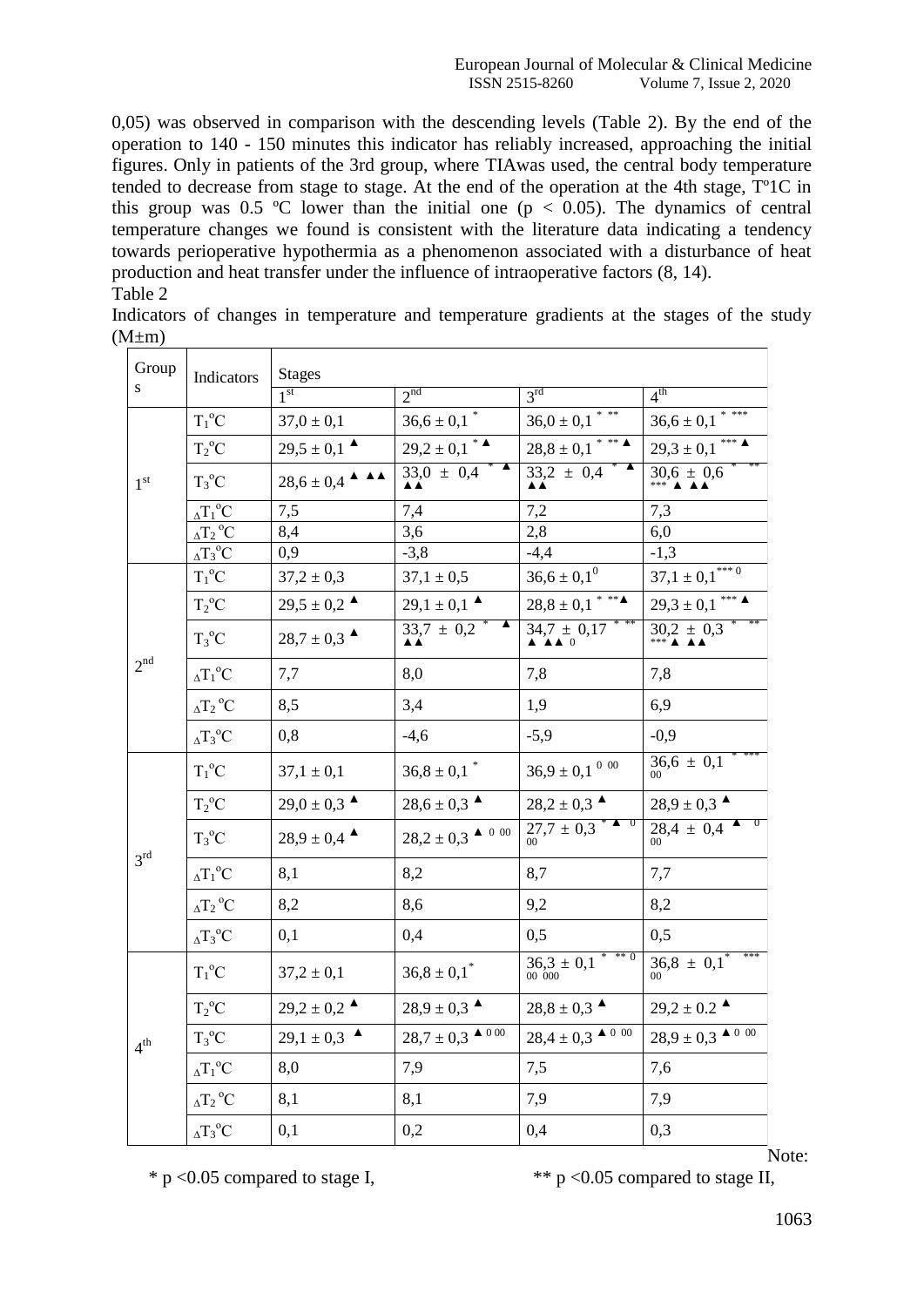\*\*\* p <0.05 compared with stage III,  $\blacklozenge$  p <0.05 compared with T1 ° C,  $0000$  p <0.05 compared with the 4th group

A p <0.05 compared with T2 ° C,<br>
<sup>00</sup> p <0.05 compared with group 1,<br>
<sup>00</sup> p <0.05 compared to group 3<br>
<sup>00</sup> p <0.05 compared to group 3  $^{000}$  p <0.05 compared to group 3

Peripheral temperature (Tº2C) in the intact regions was reliable below the central temperature and ranged from 28.2 to 29.8ºC. In all groups, this index was reliably reduced to stage 3, which coincided with the dynamics of central temperature change (Tº1C). The temperature gradient between Tº1C and Tº2C in patients in all four groups remained between 7.2 and 8.2. Since this gradient indirectly indicates the state of homeostasis of the organism, reflecting changes in perfusion of peripheral tissues under operational stress, there is reason to believe that its stability to some extent testified to the adequacy of all used options for pain relief. Absence of sharp deviations of ∆Tº1C from normal values of about 7.8ºC also confirms our assumption.

At the preoperative stage, the temperature parameters of the affected zone (Tº3C) did not significantly differ from the temperature in healthy parts of the body. The difference between them ∆Tº1C was from 0.1 to 0.9ºC. However, immediately after regional anesthesia both CA and EA T<sup>o</sup>3C increased by 15.4% in Group 1 and by 17.4% in Group 2 ( $p < 0.05$ ). This led to the decrease of  $\Delta T^{\circ}2C$  in Group 1 from 8.4 to 3.6 and in Group 2 from 8.5 to 3.4 and changed  $\Delta T^{\circ}$ 3C from 0.9 and 0.8 to -3.8 and -4.6, respectively. This condition continued during the main stage of the operation (stage 3) and was due to the regional sympathetic blockade, which improves microcirculation in the blockade area.

Detailing the changes in peripheral temperature in different areas at the study stages with different anesthesiology options, it was found that in CA conditions the temperature in a healthy limb was lower by 20.3-19.9% compared to the central temperature. In the damaged limb before surgery, the temperature was 1ºC lower than in healthy tissue and 22.7% lower than the central temperature. By the beginning of the operation Tº3C and stage 3 of the study there was an increase of T°3C by 4 - 5 C, so that  $\Delta$ T°3C decreased to 9.8 and 7.8% (p < 0.05) at stage 2 and 3, respectively. At the end of the operation the difference increased to 16.4%. The temperature difference in a healthy and operated limb has always been significant.

During EA, a similar dynamics of peripheral temperature changes in a healthy limb was observed: Tº2C was 20.7 below the central temperature, respectively, at the stages of the study. 21,6, 21,3, 21,0% ( $p < 0.05$ ). The temperature in the operated zone under the influence of EA changed somewhat differently: if before the operation it was 22,8% lower than the central one ( $p < 0.05$ ), then at the initial and main stages of the operation there was a temperature increase in the operation zone and it was much higher and differed from the central temperature only by 9,2 and 5,2% respectively. At the end of the operation, the difference due to the reduction of Tº2C was 18.8%. As in CA in EA, in the 1st stage of the study, the temperature of a healthy limb was only 2.7 higher than in the damaged tissue, while in the 2nd, 3rd, 4th stages, the difference increased to 15.8, 20.4, 3.1% due to temperature increase in the operation area respectively.

In TIA, the peripheral temperature of a healthy limb did not differ significantly from that of the central block and was also 21.8%, 22.3%, 23.6% and 21.0% lower than the central temperature respectively  $(p<0.05)$ . On the other hand, the temperature of the operated zone practically did not differ from the temperature of healthy areas. The difference between the indicators was insignificant and the temperature of healthy limbs at all stages of the study exceeded the temperature of the affected zone by  $0.3\%$ ,  $1.4\%$ ,  $1.8\%$  (p $>0.05$ ). The absence of temperature rise in the operative zone with this type of anesthesia, high  $\Delta T^{\circ}2C$  and low  $\Delta T^{\circ}3C$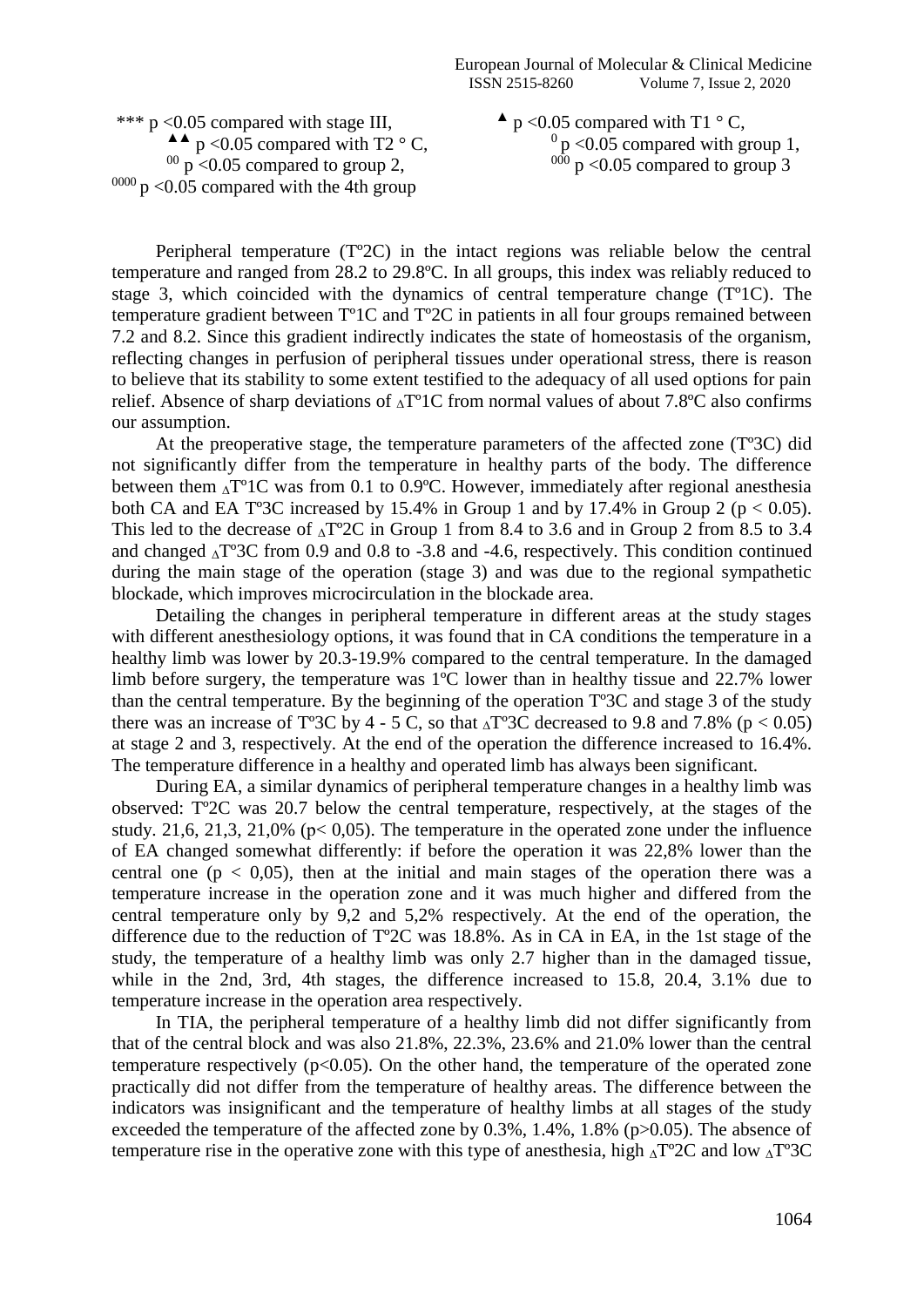indirectly indicated the presence of peripheral spasm in this observation group, which should be avoided in RPS.

In patients of the 4th group, the change in the studied temperature parameters resembled that in TBA. The difference between the central temperature of the body and healthy tissues of the limb was  $21.5\%$ ,  $21.5\%$ ,  $20.7\%$  and  $20.7\%$  (p <0.05), respectively, at the stages of the study, and there was practically no significant difference for the difference and for ∆Tº3C of the affected area.

Also, there was a slight increase in temperature in healthy tissue sites compared with the operated area. The difference was insignificant and amounted to 0.3%, 0.7%, 1.4% and 1.0% at the research stages, respectively. Consequently, with a combination of local anesthesia with sedation during reconstructive-plastic interventions, the operative zone did not have advantages over healthy areas, where peripheral spasm also persisted.

A comparative analysis of studies of temperature changes with various options for anesthetic benefits showed the advantages of regional methods of anesthesia in RPS. A significant increase in the temperature of the operated area, reflecting an improvement in tissue perfusion, created favorable conditions for transplanted tissues.

The temperature changes we discovered in various areas had their clinical reflection in the results of reconstructive plastic interventions (Table 3).

Table 3

The frequency and nature of complications from the operated tissues, depending on the variant of the anesthetic aid

| Groups       | Numberof complications, % |      |                                                      |  |  |  |
|--------------|---------------------------|------|------------------------------------------------------|--|--|--|
|              | Flapnecrosis              |      | Woundsuppuration   Subcutaneoushematoma   Graftlysis |  |  |  |
| 1 st         |                           |      |                                                      |  |  |  |
| $\lambda$ nd |                           |      |                                                      |  |  |  |
| $\gamma$ rd  |                           | ۔ وگ | 4.0                                                  |  |  |  |
|              |                           | J.C  |                                                      |  |  |  |

As can be seen from table 3, the smallest percentage of complications from the transplanted flap was observed in CA and EA, which is associated with the optimization of blood supply to the area of surgical procedures in the conditions of central segmental blockade

## **Conclusion**

- 1. Measurement of peripheral temperature with fixation of the difference with central temperature is a fairly informative method for monitoring the adequacy of anesthesia, since it reflects the state of circulation in the microcirculation.
- 2. During reconstructive plastic surgery on the lower extremities, the temperature in the surgical area due to the effects of sympathetic blockade is higher with regional methods of analgesia compared with TIA and potentiated local anesthesia.
- **3.** The use of regional anesthesia in reconstructive plastic surgery of the lower extremities helps to reduce the number of complications from the operated tissues.

## **References**

- [1] Gelfand B. R., Kirienko P. A., Chernienko L. Yu., Borzenko B. G. and others. Regional anesthesia and treatment of pain. - M .; Tver. 2004 .--p. 46-60.
- [2] Donaev K.M., AtakhanovSh.E., Azizov M.D. Subarachnoid anesthesia with hyperbaric solutions of bupivacaine during operations on the lower extremities and the hip joint. // Surgery of Uzbekistan. 2005; 2: 48-51.